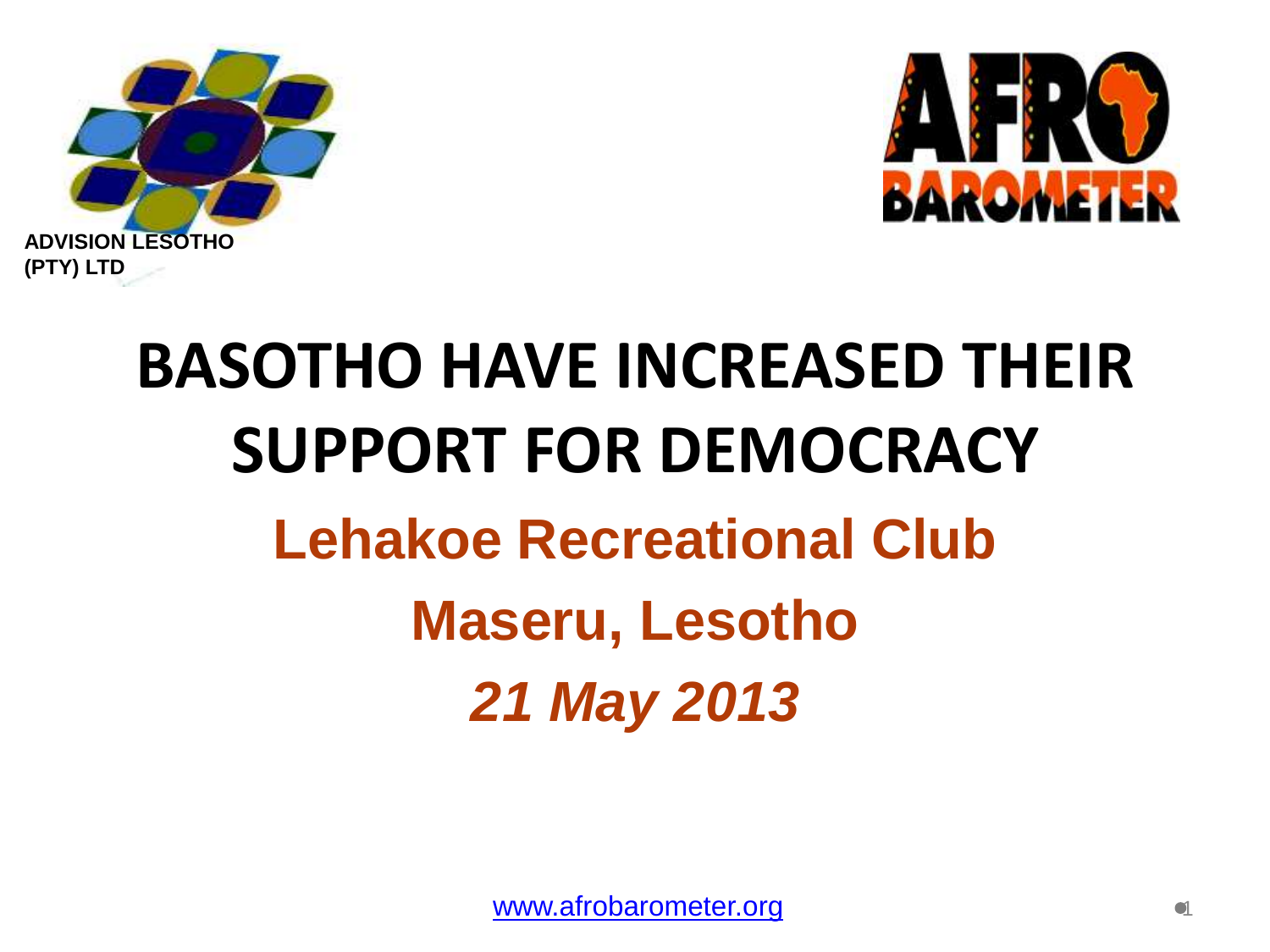

**LESOTHO(PTY) LTD**

**ADVISION** 

# **Disapproval of Non-Democratic Systems of Government**



- 70% in 2012 say disapprove a one-party state which is an increase from 55% in 2008
- 83% in 2012 disapprove military rule which is up from 75% in 2008
- 86% do not approve the abolishment of elections and parliament

 $\mathcal{P}$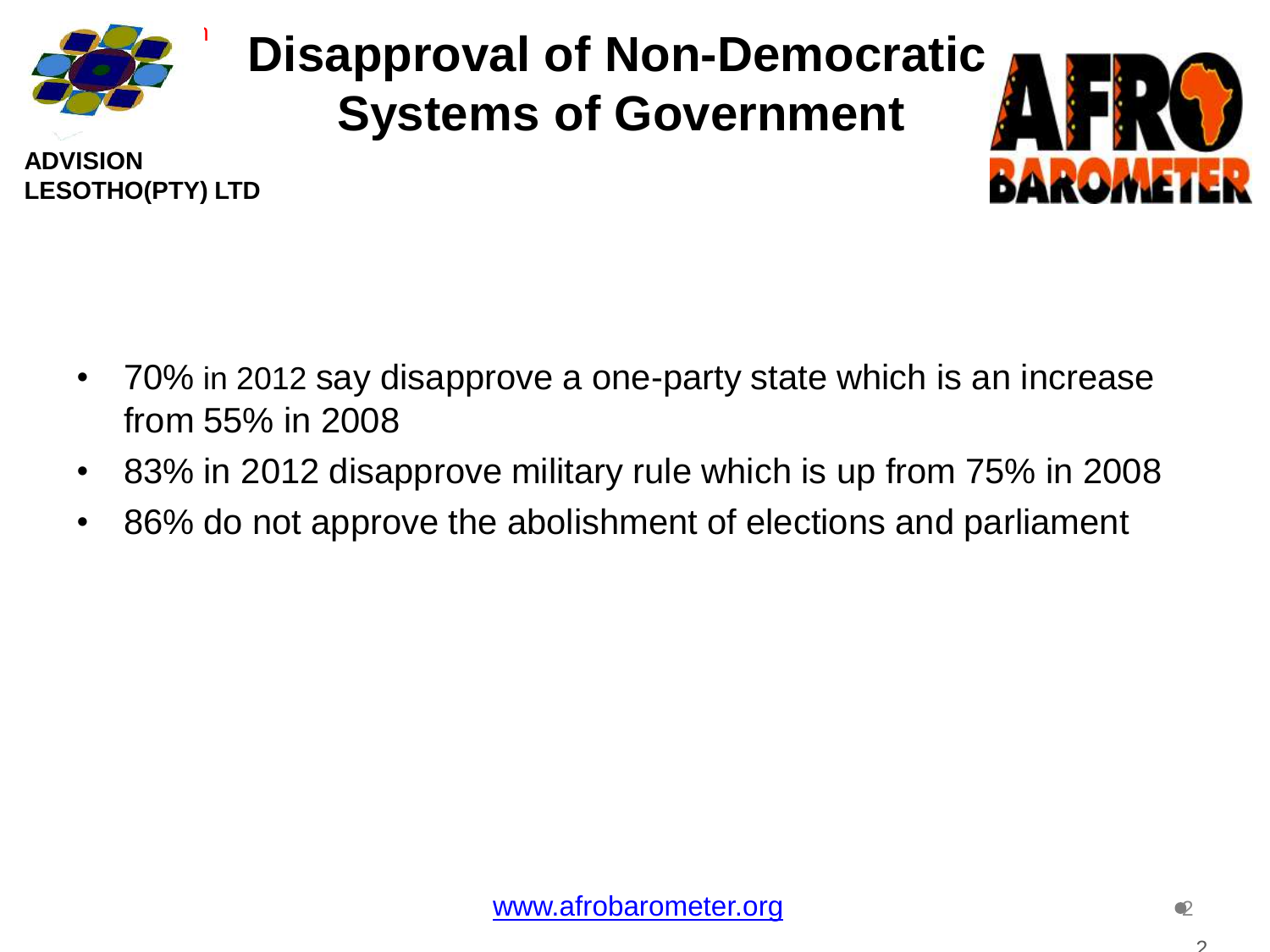

## **Disapproval of Non-Democratic Systems of Government**



**ADVISION LESOTHO(PTY) LTD**

> *Q: Do you approve or disapprove of the following: only one political party to stand in elections; the army comes to govern the country; elections and parliament are abolished? (% of those who disapprove of each option)*

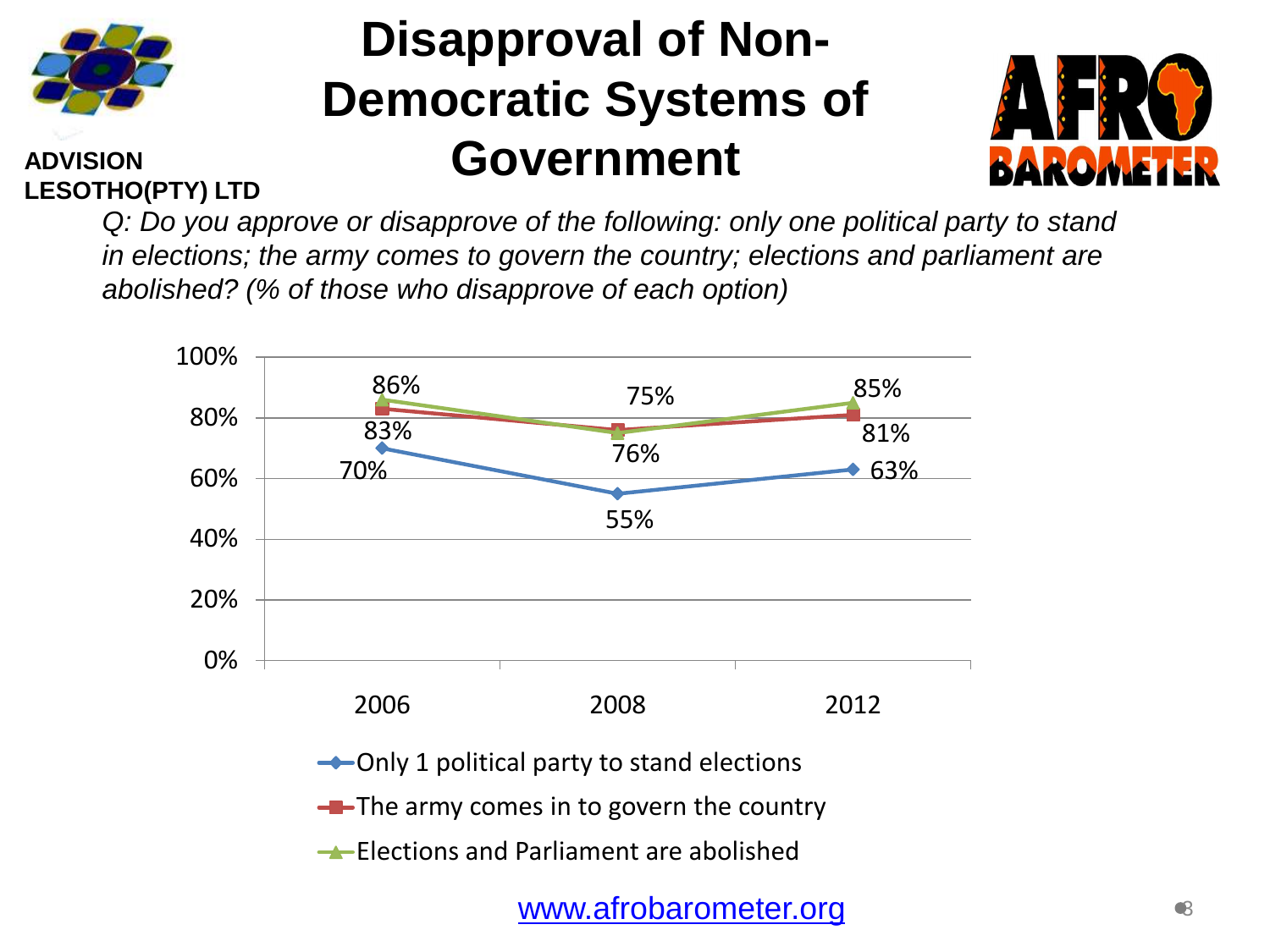

# **Preference for Democracy**





- 55% in 2012 say democracy is preferable to any other kind of government which is higher than 2008 at 46%
- 62% prefer choosing leaders through regular, open and honest elections
- 69% agreed that many political parties are needed to provide them with real choices in who should govern them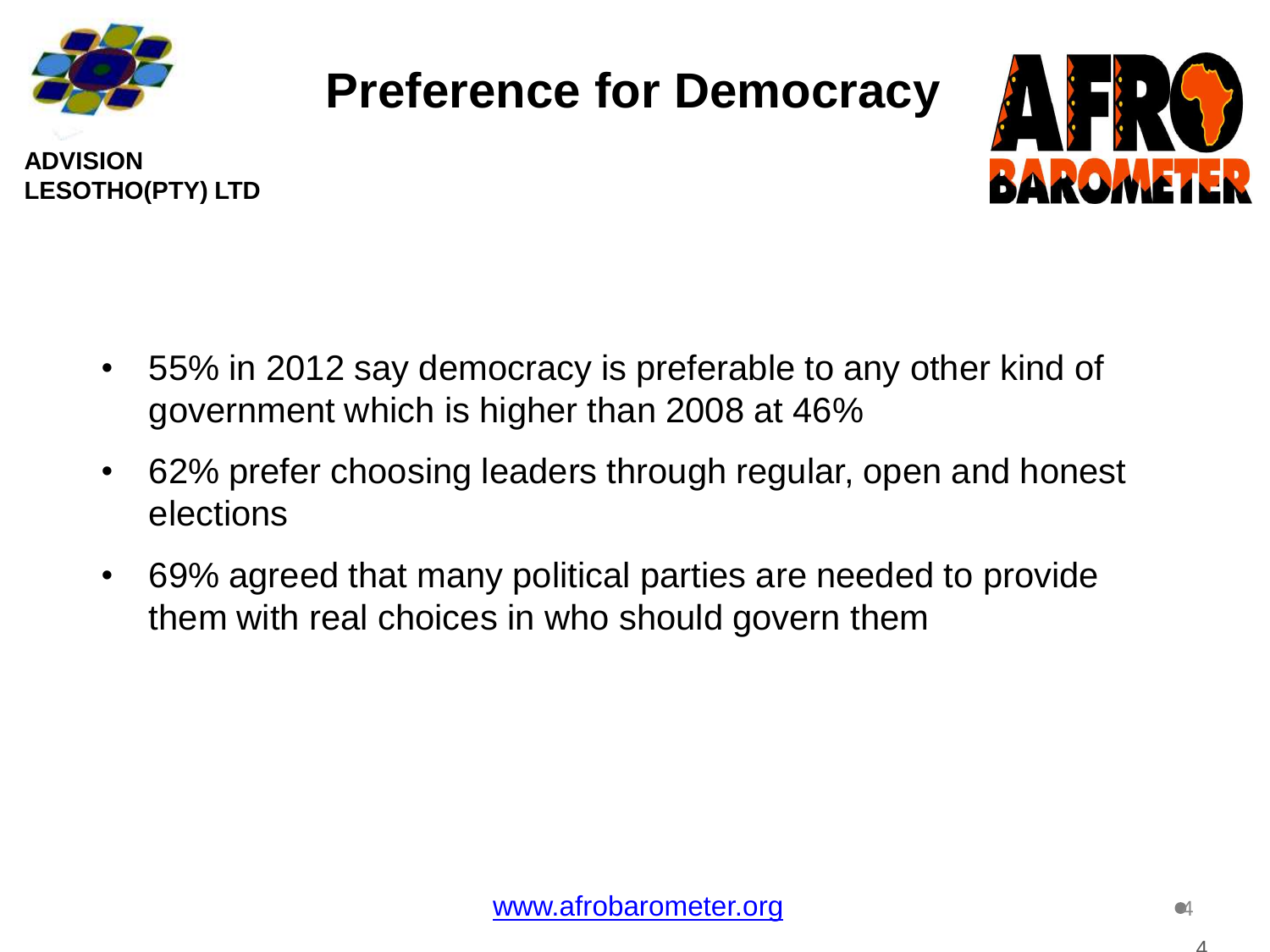

### **Preference for Democracy**



**ADVISION LESOTHO (PTY) LTD**

> *Which of these three statements is closest to your own opinion? Statement 1: Democracy is preferable to any other kind of government. Statement 2: In some circumstances, a non-democratic government can be preferable***.**



■ Democracy is preferable to any other kind of government  $\blacksquare$  In some circumstances, non-democratic govt. Is preferable It doen't matter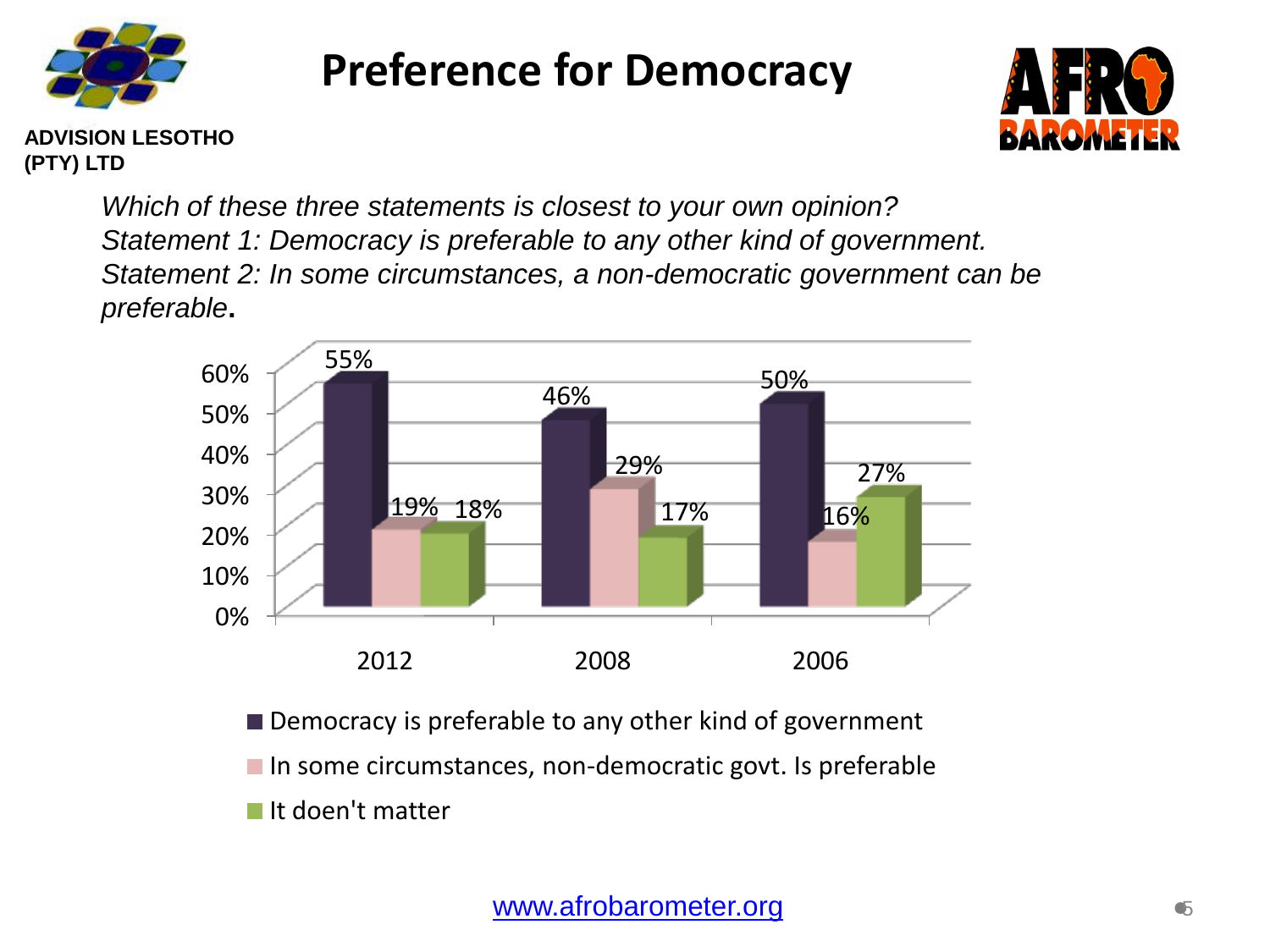

# **Satisfaction with Democracy**



- **50% in 2012** said Lesotho is a democracy while it was only 37% in 2008
- A smaller proportion (38%) in 2012 said Lesotho is not a democracy which was down from 51% in 2008.
- **50% in 2012** said they are satisfied with democracy which is up from 30% in 2008
- **42%** in 2012 said they were not satisfied with democracy which was down from 58% in 2008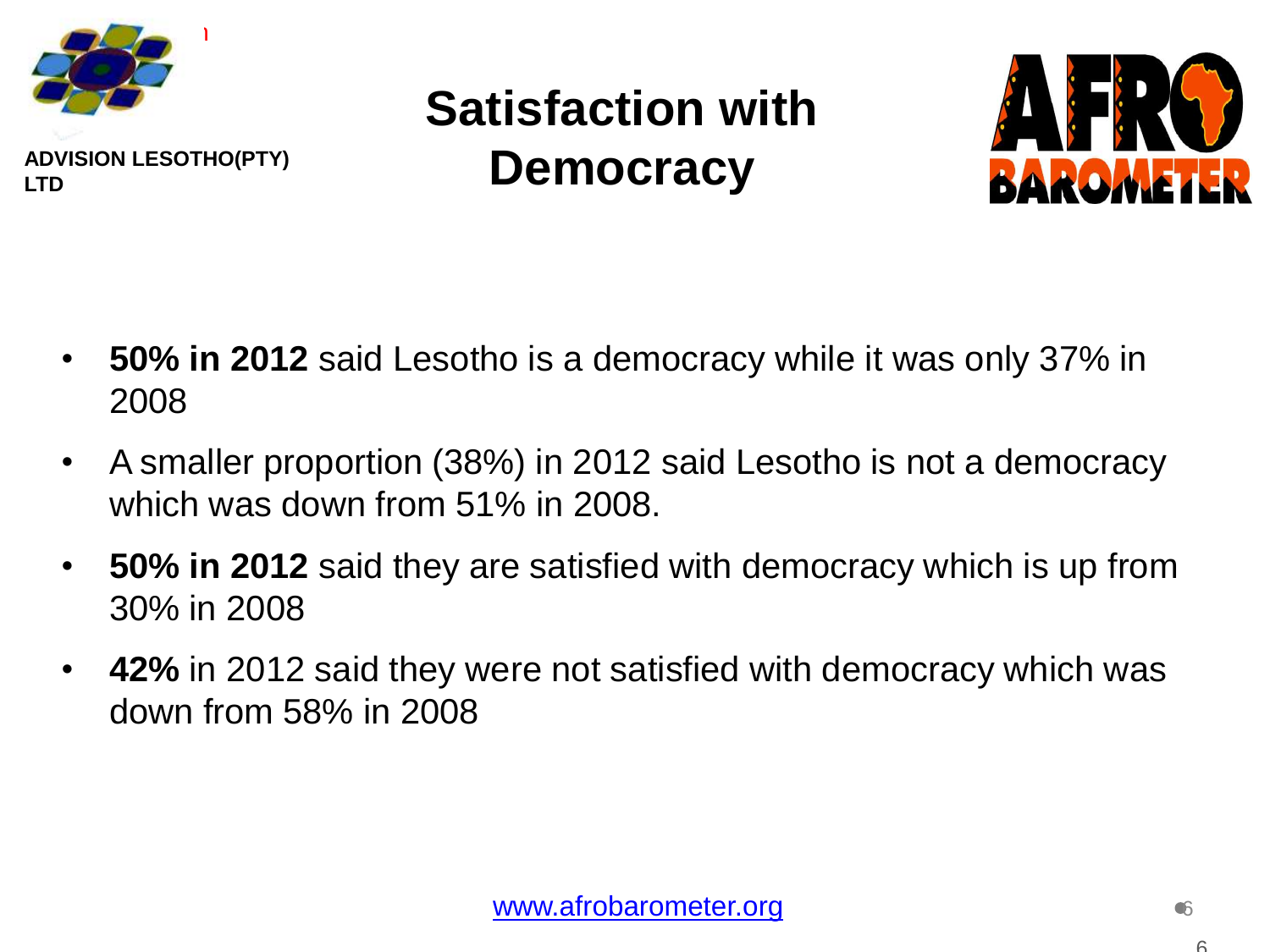

### **More Basotho Endorse the Country's Democracy**



**ADVISION LESOTHO (PTY) LTD**

*How much of a democracy is Lesotho today?*

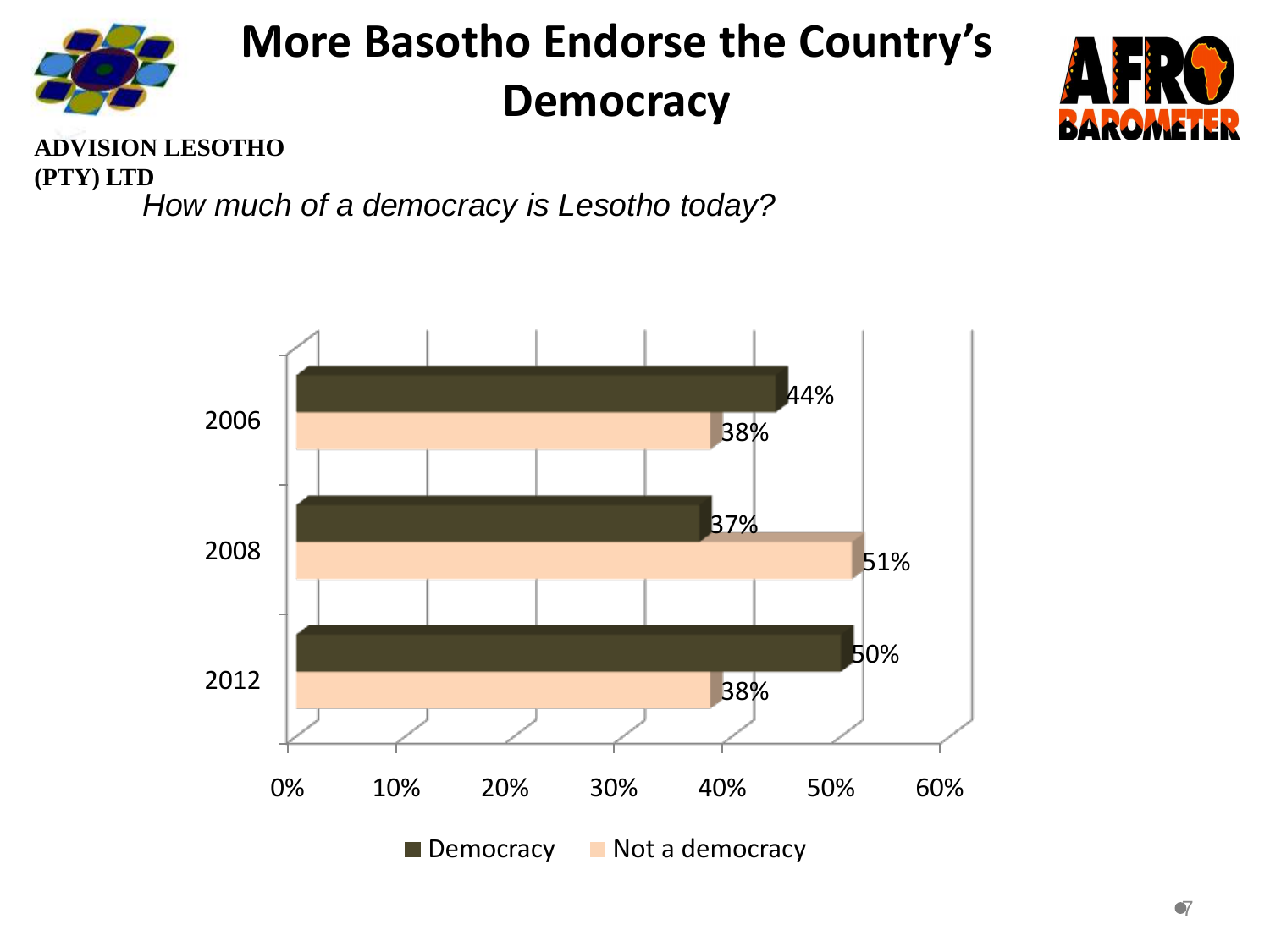

### **Satisfaction with Democracy**



#### **ADVISION LESOTHO (PTY) LTD**

*Overall, how satisfied are you with the way democracy works in Lesotho:*

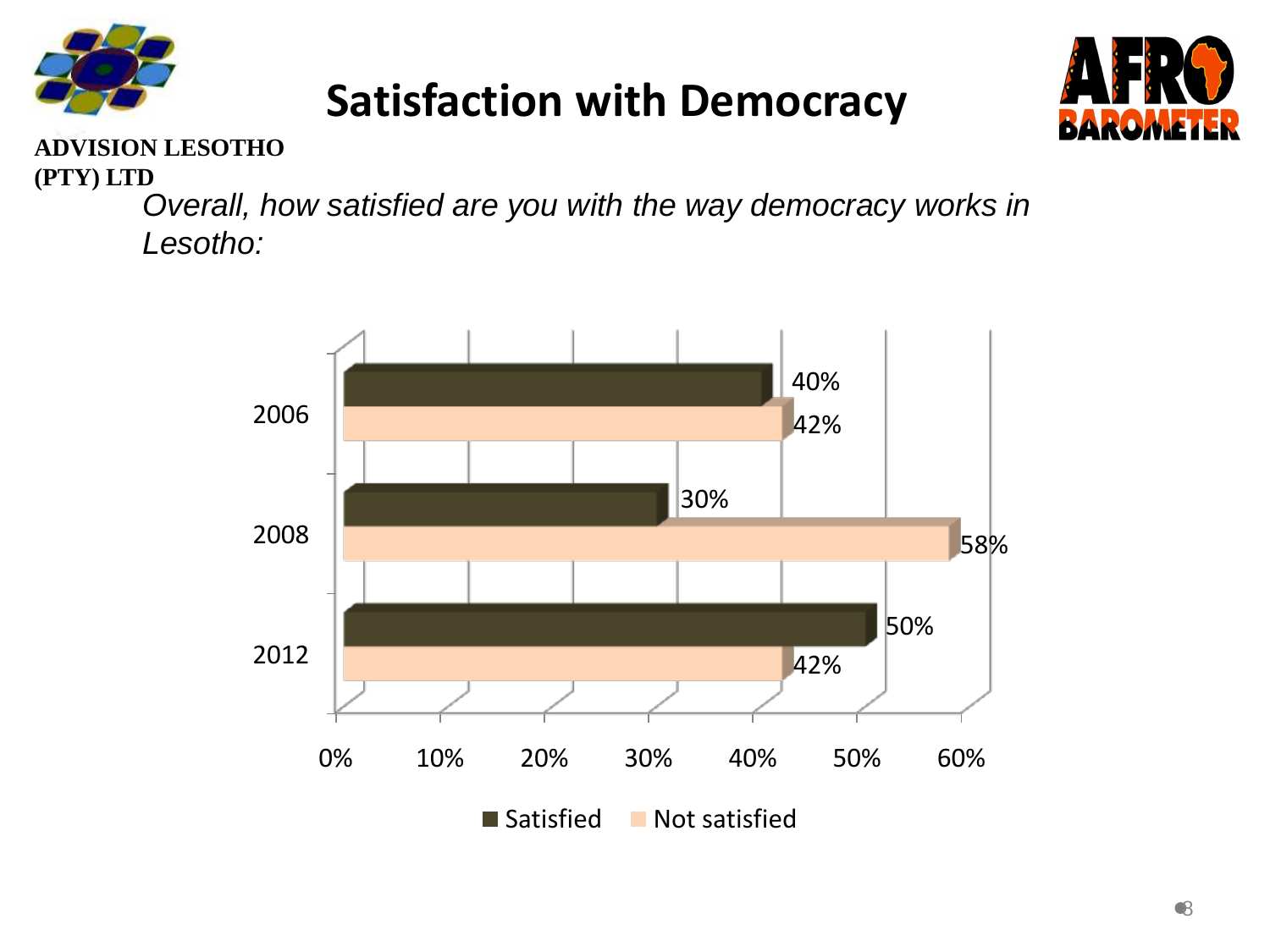

# **Key Findings**



**(PTY) LTD**

- Basotho have recovered their faith in democracy in 2012.
- The 2012 survey shows increased support for a democratic system of government when compared to 2008.
- There is widespread rejection of non-democratic alternatives.
- The majority of Basotho in 2012 say Lesotho is a democracy and they are satisfied with democracy in Lesotho.